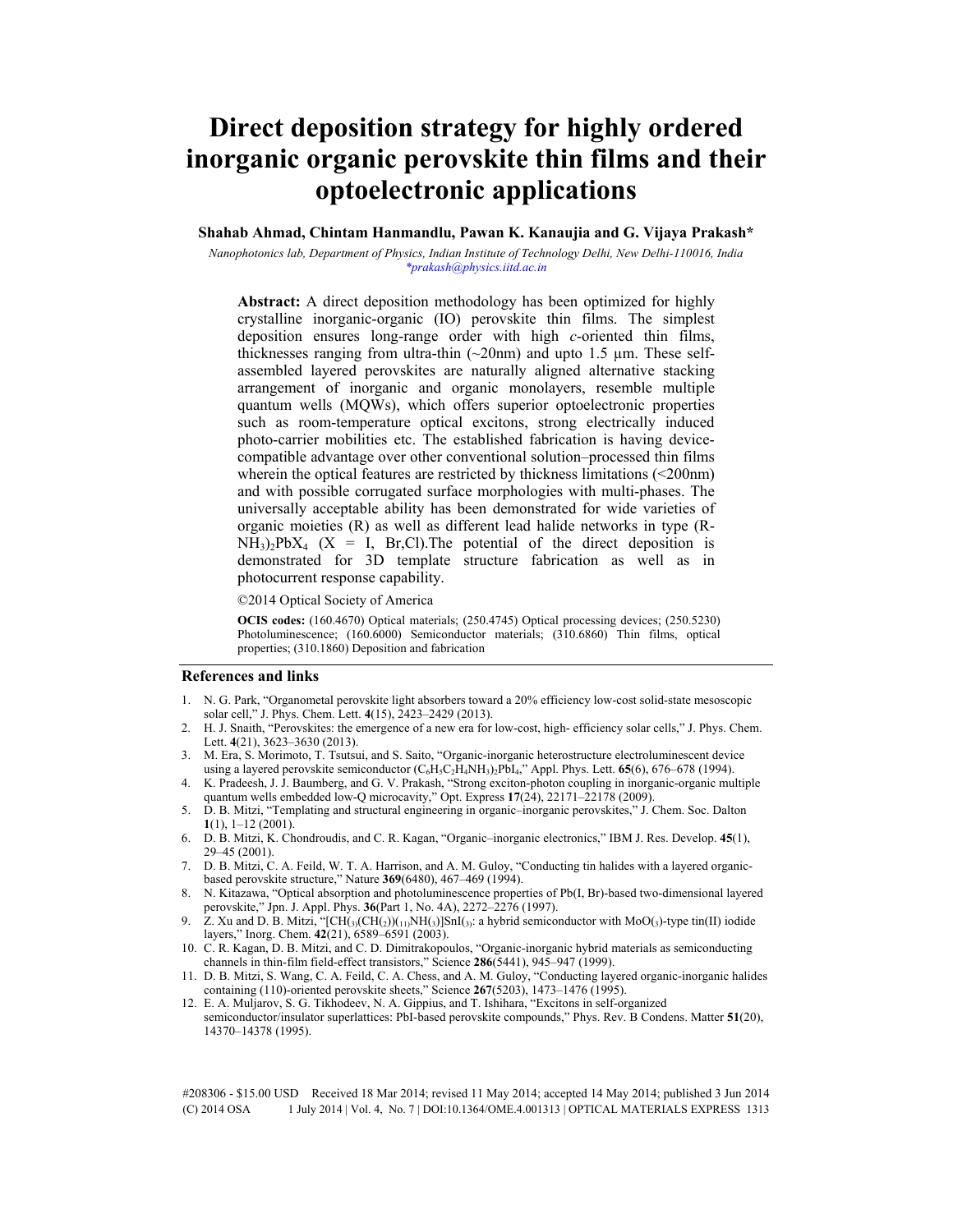- 13. M. Shimizu, J. Fujisawa, and J. Ishi-Hayase, "Influence of dielectric confinement on excitonic nonlinearity in inorganic-organic layered semiconductors," Phys. Rev. B **71**(20), 205306 (2005).
- 14. C. C. Stoumpos, C. D. Malliakas, and M. G. Kanatzidis, "Semiconducting tin and lead iodide perovskites with organic cations: phase transitions, high mobilities, and near-infrared photoluminescent properties," Inorg. Chem. **52**(15), 9019–9038 (2013).
- 15. M. M. Lee, J. Teuscher, T. Miyasaka, T. N. Murakami, and H. J. Snaith, "Efficient hybrid solar cells based on meso-superstructured organometal halide perovskites," Science **338**(6107), 643–647 (2012).
- 16. J. H. Heo, S. H. Im, J. H. Noh, T. N. Mandal, C. Lim, J. A. Chang, Y. H. Lee, H. Kim, A. Sarkar, M. K. Nazeeruddin, M. Gra¨tzel, and S. I. Seok, "Efficient inorganic-organic hybrid heterojunction solar cells containing perovskite compound and polymeric hole conductors," Nat. Photonics **7**(6), 486–491 (2013).
- 17. S. D. Stranks, G. E. Eperon, G. Grancini, C. Menelaou, M. J. P. Alcocer, T. Leijtens, L. M. Herz, A. Petrozza, and H. J. Snaith, "Electron-hole diffusion lengths exceeding 1 micrometer in an organometal trihalide perovskite absorber," Science **342**(6156), 341–344 (2013).
- 18. Q. Chen, H. Zhou, Z. Hong, S. Luo, H. S. Duan, H. H. Wang, Y. Liu, G. Li, and Y. Yang, "Planar heterojunction perovskite solar cells via vapor-assisted solution process," J. Am. Chem. Soc. **136**(2), 622–625 (2014).
- 19. T. Matsui, A. Yamaguchi, Y. Takeoka, M. Rikukawa, and K. Sanui, "Fabrication of two-dimensional layered perovskite [NH3(CH2)12NH3]PbX4 thin films using a self-assembly method," Chem. Commun. (Camb.) **10**(10), 1094–1095 (2002).
- 20. D. B. Mitzi, D. R. Medeiros, and P. W. DeHaven, "Low-temperature melt processing of organic-inorganic hybrid films," Chem. Mater. **14**(7), 2839–2841 (2002).
- 21. K. Ikegami, "Spectroscopic study of J aggregates of amphiphilic merocyanine dyes formed in their pure Langmuir films," J. Chem. Phys. **121**(5), 2337–2347 (2004).
- 22. K. Pradeesh, J. J. Baumberg, and G. Vijaya Prakash, "In situ intercalation strategies for device-quality hybrid inorganic-organic self-assembled quantum wells," Appl. Phys. Lett. **95**(3), 033309 (2009).
- 23. Y. Sawada and M. Suzuki, "Thermal change of SnI<sub>2</sub> thin films. Part 4: TG-DTA and DSC," Thermochim. Acta **254**, 261–266 (1995).
- 24. M. Era, T. Hattori, T. Taira, and T. Tsutsui, "Self-organized growth of PbI-based layered perovskite quantum well by dual-source vapor deposition," Chem. Mater. **9**(1), 8–10 (1997).
- 25. D. B. Mitzi, M. T. Prikas, and K. Chondroudis, "Thin film deposition of organic-inorganic hybrid materials using a single source thermal ablation technique," Chem. Mater. **11**(3), 542–544 (1999).
- 26. T. Ishihara, J. Takahashi, and T. Goto, "Optical properties due to electronics transitions in two-dimensional semiconductors (CnH2n+1NH3)2PbI4," Phys. Rev. B **42**(17), 11099–11107 (1990).
- 27. I. B. Koutselas, L. Ducasse, and G. C. Papavassiliou, "Electronic properties of three-and low-dimensional semiconducting materials with Pb halide and Sn halide units," J. Phys. Condens. Matter **8**(9), 1217–1227 (1996).
- 28. M. Hirasawa, T. Ishihara, and T. Goto, "Exciton features in 0-, 2-, and 3-dimensional networks of  $[PbI_6]^4$ octahedra," J. Phys. Soc. Jpn. **63**(10), 3870–3879 (1994).
- 29. J. Burschka, N. Pellet, S. J. Moon, R. Humphry-Baker, P. Gao, M. K. Nazeeruddin, and M. Grätzel, "Sequential deposition as a route to high-performance perovskite-sensitized solar cells," Nature **499**(7458), 316–319 (2013).
- 30. K. Pradeesh, J. J. Baumberg, and G. Vijaya Prakash, "Exciton switching and Peierls transitions in hybrid inorganic-organic self-assembled quantum wells," Appl. Phys. Lett. **95**(17), 173305 (2009).
- 31. K. Pradeesh, K. Nageswara Rao, and G. Vijaya Prakash, "Synthesis, Structural, Thermal and Optical Studies of Inorganic-Organic Hybrid Semiconductors, R-PbI4," J. Appl. Phys. **113**(8), 083523 (2013).
- 32. S. Ahmad and G. Vijaya Prakash, "Two-step fabrication of  $R-PbI_{4(1-v)}Br_{4y}$  type light emitting inorganic-organic hybrid photonic structures," Opt. Mater. Express **4**(1), 101–110 (2014).
- 33. S. Ahmad and G. V. Prakash, "Strong room-temperature UV to red excitons from inorganic organic layered perovskites, (R-NH<sub>3</sub>)<sub>2</sub>MX<sub>4</sub> (M=Pb<sup>2+</sup>, Sn<sup>2+</sup>, Hg<sup>2+</sup>; X=I<sup>-</sup>, Br)," J. Nanophotonics **8**(1), 083892 (2014).
- 34. Z. Y. Cheng, Z. Wang, R. B. Xing, Y. C. Han, and J. Lin, "Patterning and photoluminescent properties of perovskite-type organic/inorganic hybrid luminescent films by soft lithography," Chem. Phys. Lett. **376**(3-4), 481–486 (2003).
- 35. Y. Jun, P. Nagpal, and D. J. Norris, "Thermally stable organic–inorganic hybrid photoresists for fabrication of photonic band gap structures with direct laser writing," Adv. Mater. **20**(3), 606–610 (2008).
- 36. G. Grosso, J. Graves, A. T. Hammack, A. A. High, L. V. Butov, M. Hanson, and A. C. Gossard, "Excitonic switches operating at around 100 K," Nat. Photonics **3**(10), 577–580 (2009).
- 37. G. Xing, N. Mathews, S. Sun, S. S. Lim, Y. M. Lam, M. Grätzel, S. Mhaisalkar, and T. C. Sum, "Long-range balanced electron- and hole-transport lengths in organic-inorganic CH3NH3PbI3.," Science **342**(6156), 344–347 (2013).
- 38. S. Ahmad, J. J. Baumberg, and G. Vijaya Prakash, "Structural tunability and switchable exciton emission in inorganic-organic hybrids with mixed halides," J. Appl. Phys. **114**(23), 233511 (2013).

#### **1. Introduction**

Naturally self-assembled inorganic-organic (IO) perovskites are attractive highly crystalline hybrids, providing a new opportunity to structurally engineer inorganic semiconductor and organic entities into a single material. These hybrid perovskites takes the advantage that combine distinct properties of inorganic and organic components within a single molecular material. These IO perovskites are thermally, mechanically and thermodynamically stable and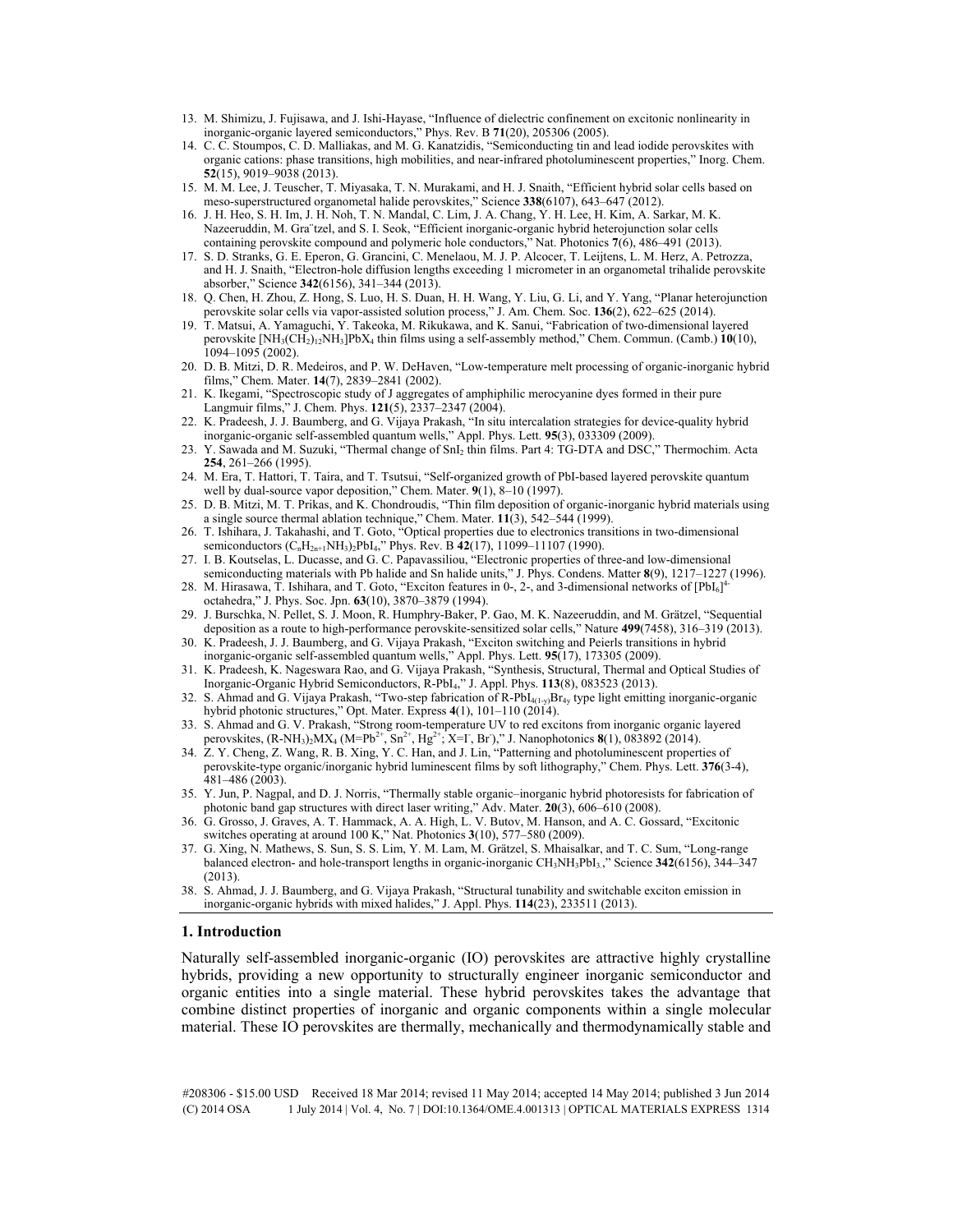are most competitive candidates for various photonic and optoelectronic device applications  $[1–4]$ . Depending on the nature of organic moiety, the 3D networks of AMX<sub>3</sub> type IO perovskite structures (A = amino-end group organic moiety,  $M = Pb^{2+}$ ,  $Sn^{2+}$  and  $X = I$ , Br and CI ) can be controllably fabricated into  $0$ -,  $1$ -,  $2$ -, or 3-dimensional entities [5–11]. Among them, the two-dimensional (2D) layered perovskites of (R-NH3)2MX4 type, adopts alternate *c*axis stacks of semiconducting MX6 octahedra sheets *(wells)* and bi-layers of organic entities *(barriers)* and are considered to be naturally self-assembled multiple quantum wells (MQWs) [Fig. 1(a)]. The low dimensionality and large dielectric mismatch ( $\varepsilon_{\text{org}} \le \varepsilon_{\text{inorg}}$ ) in 2D pervoksites, results into large exciton binding energies enabling strong *Mott* type excitons observable even at room-temperature [12,13]. These systems have recently emerged as highly-promising new systems for applications such IO-LEDs, thin-film transistors (IO-TFTs), solar cells, nonlinear switches, etc. The low-temperature (77K) operated LED from layered  $PbI<sub>4</sub><sup>2</sup>$  based IO perovskite LEDs showed electroluminescence [3] intensities up to 10,000 cd/m<sup>2</sup> and SnI<sub>4</sub><sup>2</sup> based IO-TFTs showed highest field-effect mobilities [10] up to  $0.60$  $\text{cm}^2$ /V-s along with current modulation more than  $10^4$ . Similarly the usage of threedimensional (3D) cage type IO perovskite, CH3NH3PbI3 has recently demonstrated tremendous improvement in the performance of heterojunction solar cells with power conversion efficiencies up to 15% [14–18]. The IO perovskites, in general, are synthesized from conventional chemical reactions and corresponding devices are fabricated using solution based methods such as spin-coating, intercalation method, Langmuir Blodgett, layer-by-layer self-assembly [15–22]. However, for large-scale optoelectronic integration into devices, solution-based fabrication methodologies may not be compatible and the processing is always tricky and require special fabrication conditions (such as glove box, inert atmosphere etc.), depending on the nature of organic moieties and inorganic constituents (such as air sensitive  $\text{SnI}_2$ ) [9,23]. Also, the bottleneck to obtain strong room-temperature excitons is the constraint of thickness limits (typically 100-150nm) in all the aforementioned deposition methods. Vacuum compatible deposition has been demonstrated by evaporating the inorganic and organic moieties in two separate boats [24]. While the method successfully demonstrated the IO perovskite deposition, the resulted films are defective and disordered in nature, due to difficulty in balancing the simultaneous evaporation rates. Similarly Mitzi *et al*. reported a single source thermal ablation for some set of IO perovskites [25], using IO perovskite suspensions/solution dried tantalum boats. The resultant film thicknesses (typically <200nm) are controlled by initial volumes and the surface roughness is comparable to the spin-coated films.

While solid-state deposition is highly desirable, one of the experimental difficulties with IO perovskite is that the organic moiety may decompose and/or dissociate at very lower temperatures compared to that of inorganic counterpart. Moreover, to implement a direct deposition method for device fabrication, a systematic optimization of deposition conditions to achieve long-range order with thickness control and applicability for wide range of IO perovskite family is highly essential. Here, a straight forward methodology of direct deposition of high-quality thin films has been successfully demonstrated and the fabrication conditions are optimized for wide varieties of layered (2D) IO perovskites from the family of  $(R-NH<sub>3</sub>)<sub>2</sub>PbI<sub>4</sub>$ . The precise control over thickness with relative smoothness along with longrange order has been optimized. The potential application in prototype photonic/optoelectronics device fabrication and carving them into macroscopic shapes has also been exemplified.

### **2. Experiment**

Synthesis of several varieties of polycrystalline IO perovskite powders of  $(R-NH<sub>3</sub>)<sub>2</sub>PbX<sub>4</sub>$  [X = I, Br, Cl] type were carried out by solution chemistry based conventional sol-gel method. Firstly, lead halide (PbX<sub>2</sub>) has been dissolved in concentrated aqueous HX (X = I, Br, Cl) in the stoichiometric quantities and kept on heating at 60°C under constant stirring. Once the lead halide is completely dissolved in HX, organic moiety (R-NH2) has been added drop-wise to the solution in stoichiometric ratio. The resultant solution was allowed to rest at  $60^{\circ}$ C for an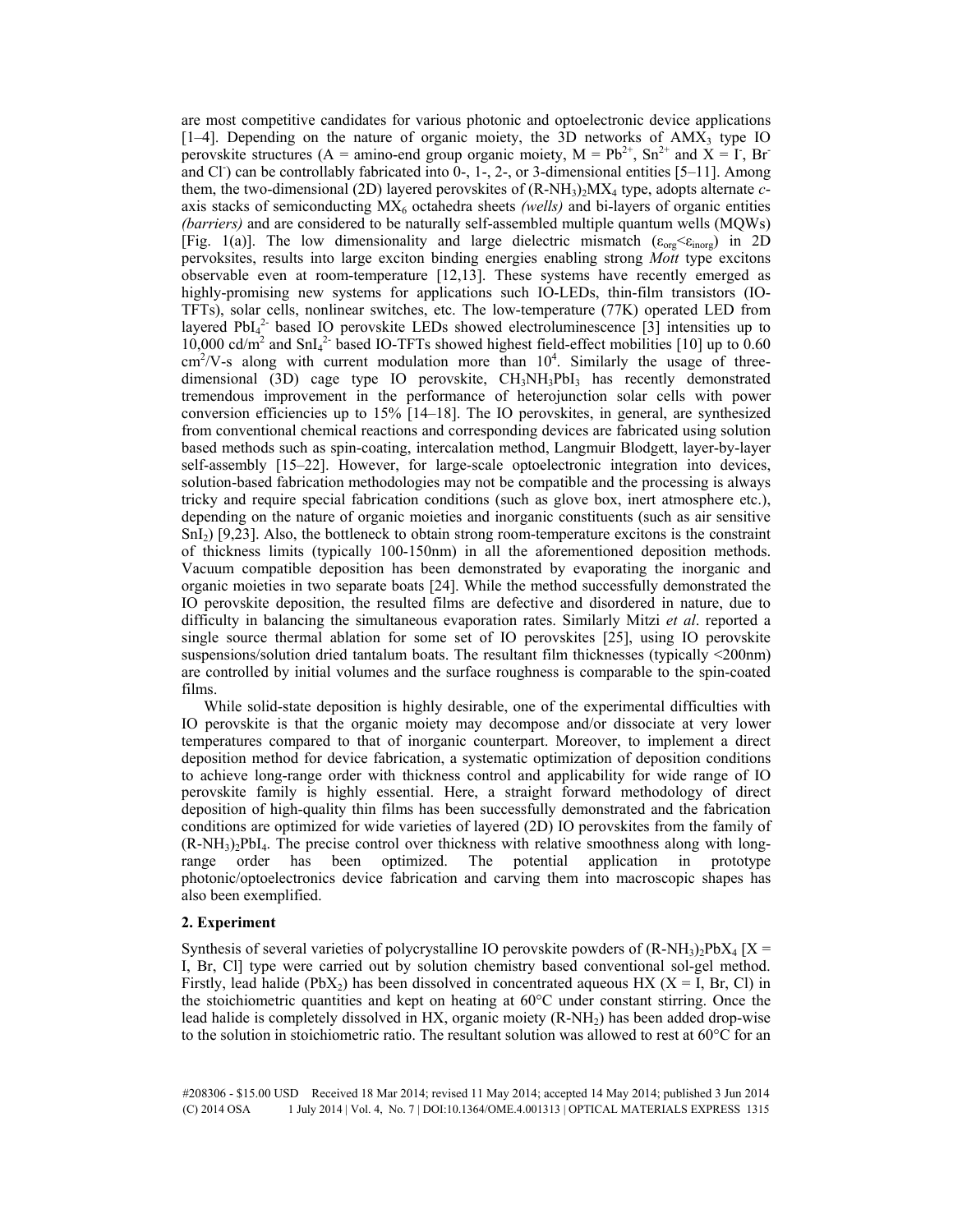hour and then cooled slowly to room-temperature without stirring. The reaction ends with the formation of IO perovskite in the form of precipitates which were extracted and kept for drying for further purification. The pellets of dry IO perovskite powders have been prepared under low pressure without using any organic binder. These pellets are directly used for film deposition at vacuum of  $\sim$ 5 x 10<sup>-5</sup> torr on to glass substrate by passing swift currents of 100 to 190A (using molybdenum boat) within short duration (<10 sec). The synthesized products and deposited films were carefully stored in inert atmosphere until further use. All the characterizations are carried out in standard ambient conditions.

Thin film absorption measurements were carried out using a white light source (DH-2000, Mikropack) coupled to a high resolution fiber optic spectrometer (USB 2000, Ocean Optics). Photoluminescence (PL) measurements were carried out using specific excitation source  $(410 \text{nm}$  diode laser,  $337 \text{nm}$  N<sub>2</sub> laser and 288nm Xe-lamp source) and the emission is coupled into a monochromator coupled with a PMT (Acton, Princeton Instruments) or fiber-optic spectrometers, using appropriate filters. The PL images and spectral line scans are obtained from modified microscope (BX-51, Olympus) equipped with XY-piezo stage (Marzhauser Wetzlar), 410nm diode laser (<50mW) and fiber-optic spectrometer using a long-pass  $(\lambda > 425$ nm) filter. Glancing angle thin film X-Ray Diffraction studies were carried out in the 2θ range from 3<sup>°</sup> to 40<sup>°</sup> with Cu K<sub>α</sub> radiation ( $\lambda = 1.5406$  Å) using X'Pert Pro, Panalytical. The thickness was continuously monitored during deposition and the same has been confirmed by a thickness profiler. Atomic force microscopy measurements were performed using Dimension Icon ScanAsyst, Bruker. Photocurrent measurements are performed using Xe lamp source coupled to a monochromator (TMc 300, Bentham) and digital nano-ammeter and D.C. voltage source.

#### **3. Results and discussion**

## *3.1 IO perovskite direct deposition parameter optimization*

Large thermal currents and rapid evaporation does not allow organic moiety decomposition/dissociation and at the same time provides required temperature for evaporation of inorganic species. Hence, both organic and inorganic evaporates together with similar rates and eventually self-assemble onto the substrate, placed at fixed height  $(\sim 15 \text{cm})$ above the molybdenum boat. The optimization of the film deposition has been demonstrated for one of the IO perovskite, CHPI (Cyclohexenyl ethyl ammonium lead iodide,  $(C_6H_9C_2H_4NH_3)_2PbI_4$ ) [Fig. 1(a)]. Wide range of film thickness has been achieved by controlling the evaporating material volume and varying the current between 100 and 190A for a constant exposure time of 10 sec. It must be noted that no film growth has been observed for less than the minimum current range mentioned above. Thus such wide range of currents provides sufficient heating rates for rapid evaporation. The presence of strong *(00l)* characteristic reflections in the thin film XRD patterns signifies the presence of strong alternate stacking of inorganic (infinitely extended PbI<sub>6</sub> corner-shared octahedral) sheets and organic ((R-NH<sub>3</sub>)<sup>-</sup>) bilayers [6] with uniform growth in a single phase, even to high thicknesses upto  $\sim$ 1500nm [Fig. 1(b)].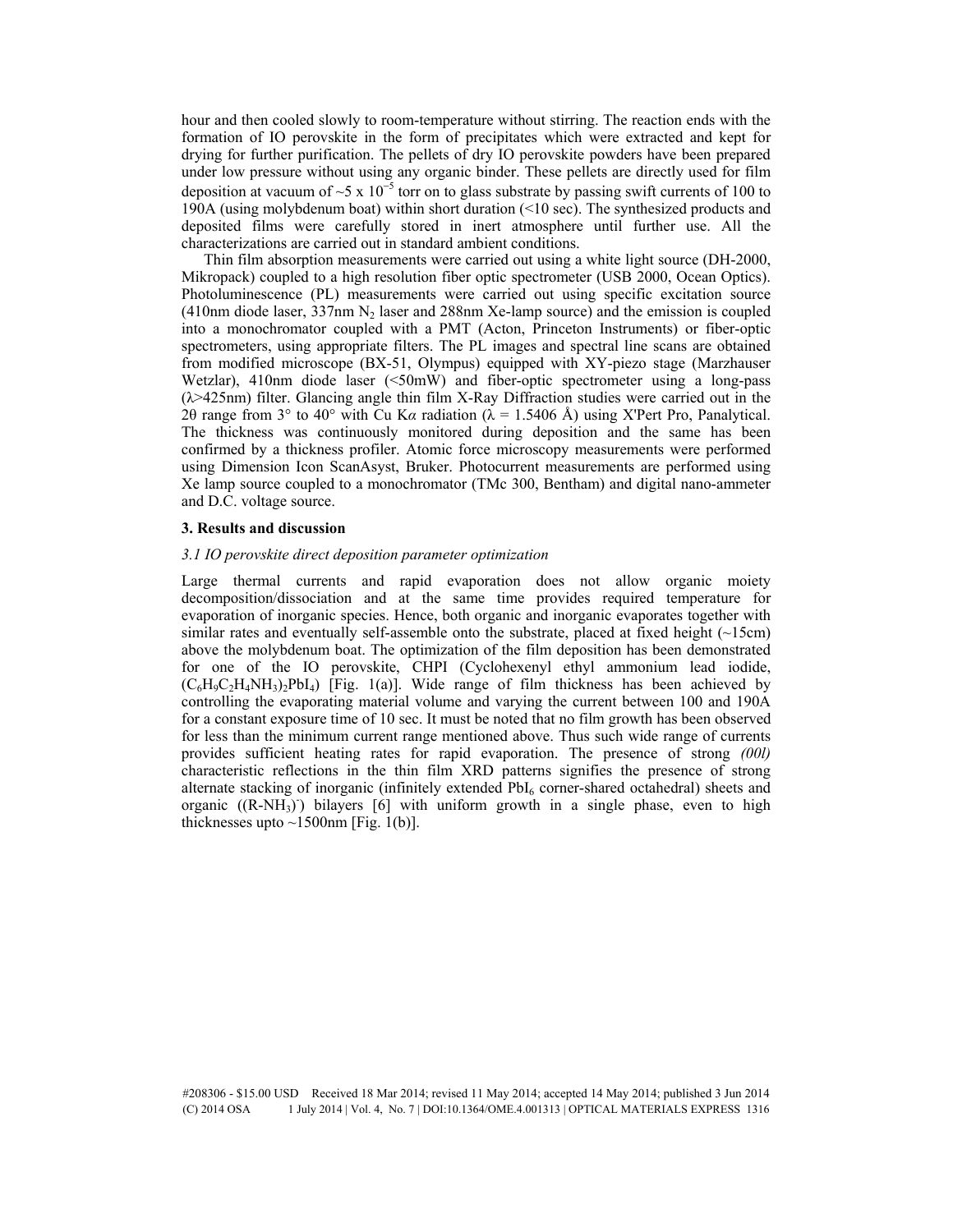

Fig. 1. (a) Shows the schematic crystal structure packing representation of typical (C6H9C2H4NH3)2PbI4 [CHPI] layered perovskite, viewed along *b*-direction. (b) XRD patterns of as direct deposited CHPI films of various thicknesses.

As a consequence of natural MQWs features, all directly deposited IO perovskite films show strong room-temperature exciton photoluminescence (PL) ( $\lambda_{ex}$  -410nm, FWHM ~20nm) [Fig. 2(a)]. In these systems, amino based organic moiety  $(R-NH_3)$ , the exfoliating agent, is a non-emitting material with relatively large bandgap (>4.5eV), therefore the room-temperature optical exciton features are *Mott* type confined within inorganic counterpart [8]. The strong emission within the  $PbI<sub>4</sub><sup>2</sup>$  inorganic network has been attributed to exciton transitions between the lowest conduction band, composed mainly of Pb(*6p)* atomic orbitals and the top of the valence band, contains an admixture of Pb(*6s*) and I(*5p*) orbital [26–28]. As a point of note, the films fabricated from other conventional solution processing, such as intercalation method [22] shows unusual exciton peak shifts (shown by cross symbols in Fig. 2(b)], nonreproducibility, spectral broadening and red-end broad defect induced emissions [4,6,22] Whereas in these directly deposited films, the exciton PL peak positions and intensities are almost invariant from 350nm thick film even upto micron thicknesses [Fig. 2(b) and 2(c)]. Moreover the conventional films, formed by relatively slower self-assembly process, show limited range of thicknesses with a critical upper limit of  $\sim$ 150nm and beyond this limit, the film result into poly crystalline films of corrugated surfaces with pronounced defect/crystal edge emissions [16,18,29] The possible peak shift and defect related emission are due to crumpling of inorganic layers resulted either by heaviness or random/disordered conformation of organic moieties [4,22]. In the present case the fabricated films, even up to micron thickness, have shown uniform surface quality with uniformly consistent exciton PL features suggesting that self-assembly of MQWs during direct deposition is more advantageous for device applications than other solution processing methods.



Fig. 2. (a) PL spectra (λex~410nm) of direct deposited CHPI films of various thicknesses. (b) and (c) shows the corresponding PL peak position and PL peak intensity variation with thickness respectively. (The data represented in cross symbol in (b) is obtained for solution processed (intercalation) films, having thickness limitations [22]).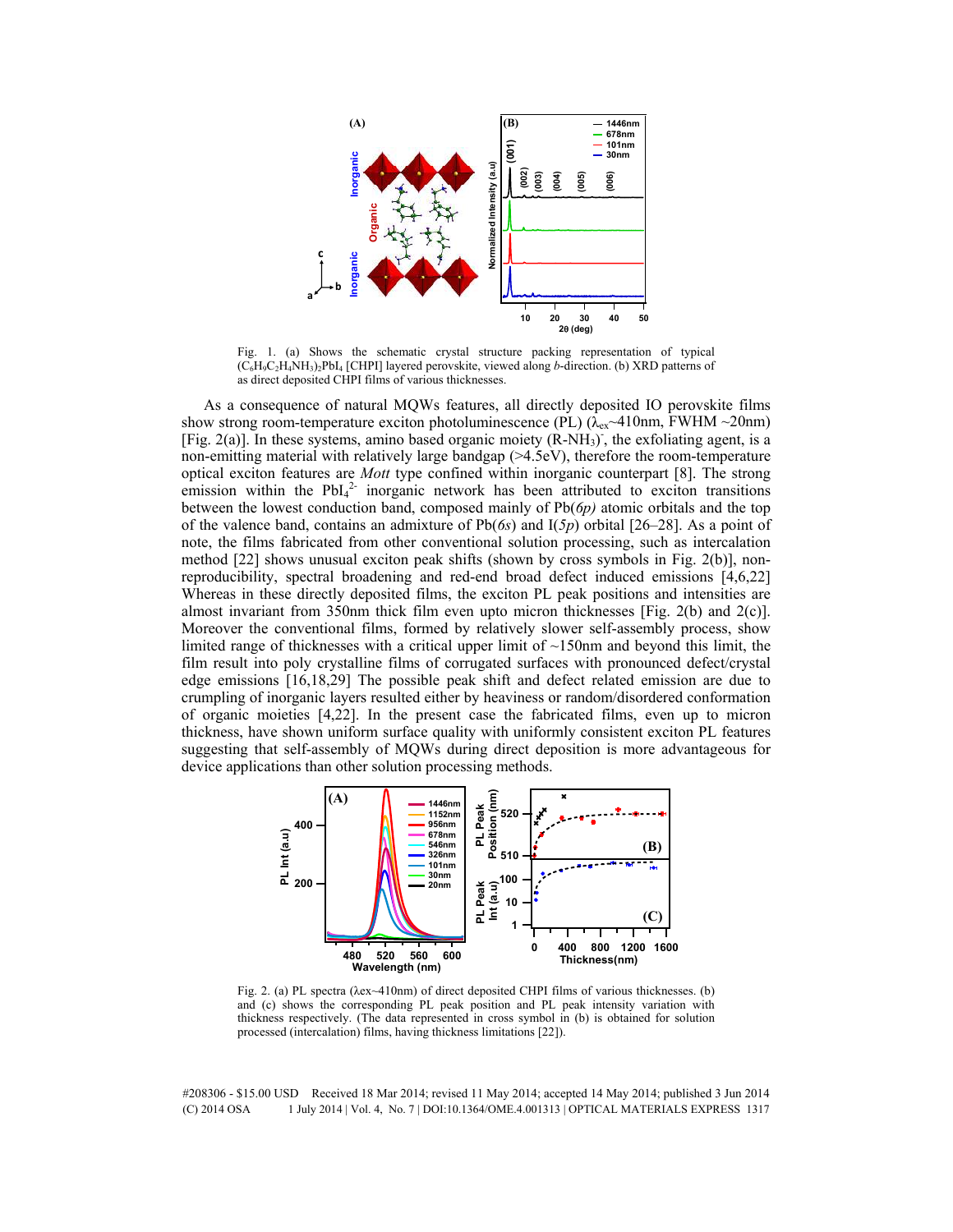The universal acceptability of direct deposition has been demonstrated for wide range of IO perovskites containing (a) different varieties of organic moieties ranging from cyclic (aryl) to long alkyl ammonium carbon chain based organics (Table 1) and (b) different metal halide networks such as  $PbBr_4^2$  and  $PbCl_4^2$ . Figure 3(a) exemplifies the XRD patterns of some of the fabricated  $(R-NH<sub>3</sub>)<sub>2</sub>PbI<sub>4</sub>$  type IO perovskite thin films  $(\sim 100$ nm) containing several varieties of organic moieties. Here MPPI, PEPI and CHPI contains cyclic (aryl) type organics with  $R = C_6H_3CH(CH_3)CH_2$ ,  $C_6H_5C_2H_4$ - and  $C_6H_9C_2H_4$ - respectively and C7PI, C9PI, C10PI, C12PI and C14PI are based on long alkyl ammonium carbon chain with a general formula of  $(C_nH_{2n+1}NH_2)$  where n = 7, 9, 10, 12 and 14 respectively. Deposition of another 2D IO perovskite, OLPI  $[(CH_2)_7CH = CH(CH_2)_8NH_3)_2PbI_4]$ , based on long alkyl chain based organic moiety oleylamine has also been demonstrated.

| Organic                           | Organic Structure                  | IO perovskite                                                            |
|-----------------------------------|------------------------------------|--------------------------------------------------------------------------|
| $\beta$ -<br>Methylphenethylamine | CH <sub>3</sub><br>NH <sub>2</sub> | <b>MPPI</b><br>$[(C_6H_5CH(CH_3)CH_2-NH_3)_2PbI_4]$                      |
| β-Phenylethylamine                | CH <sub>3</sub><br>NH <sub>2</sub> | PEPI<br>$[(C_6H_5C_2H_4NH_3)_2Pb_4]$                                     |
| 2-Cyclohexyl-<br>ethylamine       | î,                                 | $[(C_6H_9C_2H_4NH_3)_2PbX_4]$<br>(X=I, CHPI; X=Br, CHPB,<br>$X=Cl, CHPC$ |
| Heptylamine                       | NH <sub>2</sub><br>$H_3C$          | C7PI<br>$[(C_7H_{15}NH_3)_2PbI_4]$                                       |
| Nonylamine                        | NH <sub>2</sub><br>$H_3C$          | C9PI<br>$[(C_9H_{19}NH_3)_2PbI_4]$                                       |
| Decylamine                        | H3C<br>NH <sub>2</sub>             | C <sub>10PI</sub><br>$[(C_{10}H_{21}NH_3)_2PbI_4]$                       |
| Dodecylamine                      | $H_2C$                             | C12PI<br>$[(C_{12}H_{25}NH_3)_2PbI_4]$                                   |
| Tetradecylamine                   | $H_3C$<br>NH <sub>2</sub>          | C14PI<br>$[(C_{14}H_{29}NH_3)_2PbI_4]$                                   |
| Oleylamine                        |                                    | OLPI<br>$[((CH2)7CH=CH(CH2)8NH3)2PbI4]$                                  |

| Table 1. The empirical names and chemical formulae of various cyclic and long carbon |
|--------------------------------------------------------------------------------------|
| chain group based organic moieties and corresponding synthesized IO-perovskite.      |

For all deposited films the presence of strong *(00l)* characteristic peaks in XRD patterns suggests the well-stacked IO perovskites along *c*-axis, without any defects or impurities. Here, the XRD pattern of thermal vapour deposited  $PbI_2$  thin film is shown for phase comparison. The absence of PbI<sub>2</sub> characteristic peak (001) in all perovskite film XRD patterns again confirms the well self-assembled inorganic and organic alternate layering arrangement. As observed in the characteristic peak *(002)* of XRD patterns of long alkyl ammonium carbon chain based IO hybrids, the interlayer *d*-spacing is decreasing monotonically from *d002*~29.195 Å to 19.888 Å with decrease in the size of the carbon chain length of organic moiety from  $n =$ 14 to 7 respectively.

Apart from quantum and dielectric confinement effects, the optical exciton energies are strongly dependent on several intriguing structural features. The variation of organic moieties cause disorder due to conformation into parent inorganic matrix (for example, long alkyl chain conformation into PbI4 network as disordered Gauche isomers).i.e., Pb-I-Pb in-plane bonding angles in the extended network of  $PbI_6$  octahedron [5,30,38]. Due to different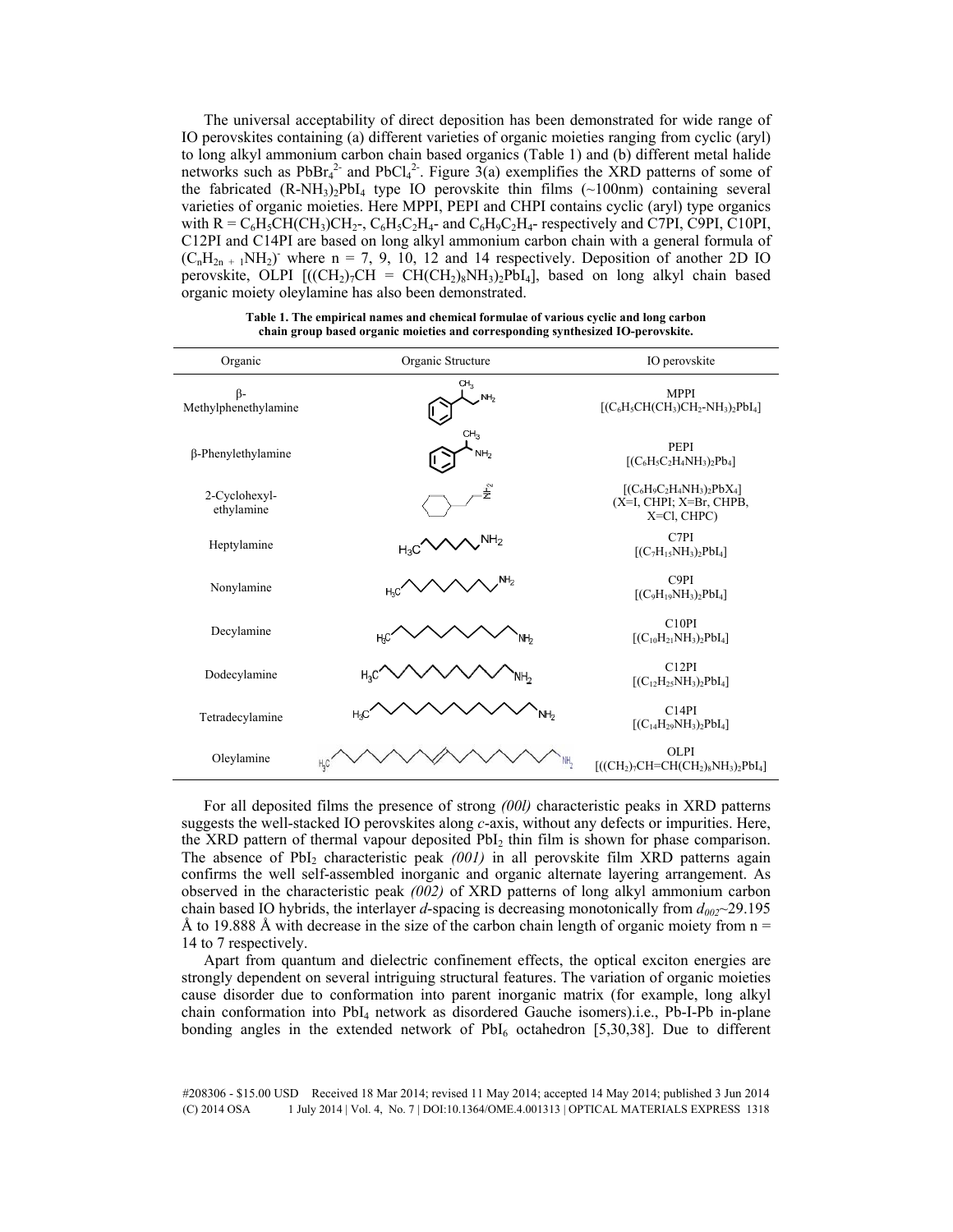conformation/tagging of organics with two infinitely extended Pb-I network layers, the Pb-I-Pb inorganic network bond lengths/angles and inter-connectivity within the infinitely extended PbI<sub>6</sub> octahedral units (corner/edge sharing) are widely different. Such structural reorganization within the inorganic network is expected to change the electronic bandgap and consequently the associated excitons as well [31,33]. Figure 3(b) exemplifies the PL spectra obtained from several  $(R-NH<sub>3</sub>)<sub>2</sub>PbI<sub>4</sub>$  systems, wherein R is aryl (cyclic) or long alkyl ammonium carbon chain type organic moiety. The PL peak position show distinct tunability of about ~30nm (490nm to 520nm) for various 2D IO hybrids. The detailed discussion about the structural variation (such as in-plane Pb-I-Pb bond angle deformations) due to organic conformation and its direct correlation to the optical bandgap and corresponding exciton PL energies are reported elsewhere [30,31]. It is to mention that the long-alkyl carbon chain based IO perovskites are known for temperature, thickness and ageing dependent structural phase flips (Phase I and Phase II) which causes exciton switching [30]. Here, all directly deposited thin film of  $((C_nH_{2n+1}NH_3)_2PbI_4)$  perovskites are predominantly belong to phase II crystal packing (monoclinic).



Fig. 3. (a) XRD patterns and corresponding (b) room-temperature exciton absorption and PL spectra of various organic moieties ( $\overline{R}$  = cyclic and long carbon chain) based IO perovskite [( $R$ - $NH<sub>3</sub>$ <sub>2</sub>PbI<sub>4</sub>] thin films (~100nm). The XRD pattern of PbI<sub>2</sub> is also shown for comparison.

The proposed method further addresses the problem of depositing other metal halide based IO perovskites. Here as an example, thin films from the IO perovskite family of  $(C_6H_9C_2H_4NH_3)_2PbX_4$  (X = I (CHPI), Br (CHPB) and Cl (CHPC)) are deposited and their structural and optical features are discussed. It is to note that lead bromide/ chloride based IO perovskites are soluble in non-volatile solvents (such as DMF and DMSO), therefore use of conventional spin coating is a bottleneck for large area thin film fabrication [33]. Regardless of metal halide all the direct deposited films show strong *(00l)* characteristics peaks in XRD patterns demonstrating the *c*-axis oriented growth perpendicular to the substrate [Fig. 4(a)]. The strong exciton features observed for CHPI, CHPB and CHPC at  $\lambda_{em}$  -519nm, 408nm and 360nm indicating that the methodology can be easily adoptable for various IO perovskites for wide range of structural and excitonic tunability [32,33,38].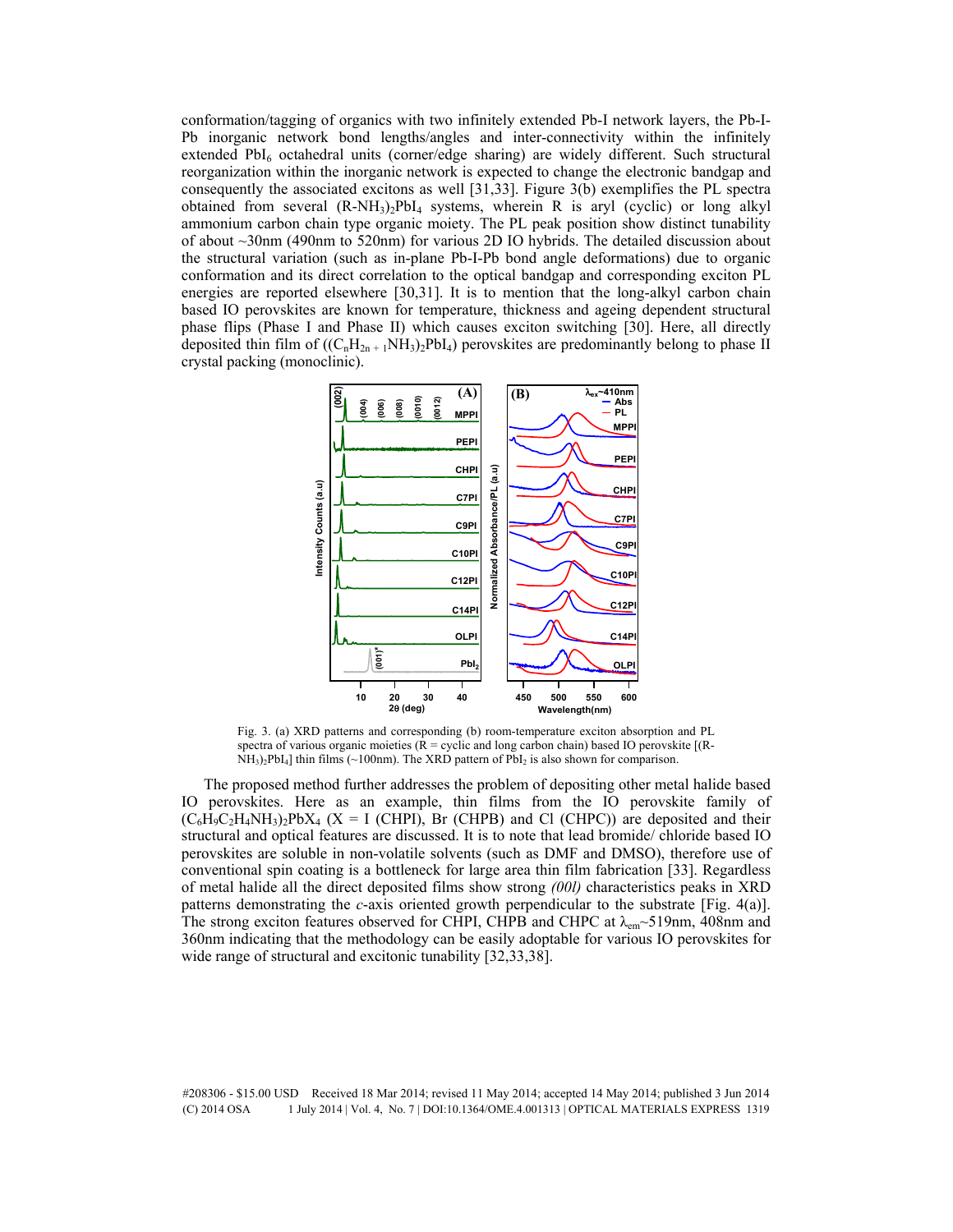

Fig. 4. (a) XRD patterns and corresponding (b) room-temperature exciton PL spectra of direct deposited CHPB and CHPC films (excitation wavelengths are 337nm and 288nm respectively). CHPI is shown for comparison.

#### *3.2 Fabrication of 3D photonic structures*

Exponentially growing interests in photonics and optoelectronics has been driven in recent years mostly by novel properties as well as process of device and structure fabrication. The optimized solvent-free direct deposition can be directly adopted for large-scale photonic and optoelectronic device fabrications, such as LEDs, photodetectors and TFTs [3,4,9] The method can also be utilized to create desired 2D/3D wavelength-ordered periodic structures in connection with other methods such as template-assisted growth, lithographic techniques and ion/laser beam writings [34,35]. Here, we demonstrate a simplest template based direct deposition of macro-scaled structures, which can be conveniently extended down to submicron structures. The confocal white light (bright field) and PL images [Fig. 5(a) and 5(b)] suggests that the fabricated structures (circular,  $d = 580 \mu m$ , thickness  $\sim 500 \text{nm}$ ) are uniform in shape with slight template-screening effect at the edges. However by using appropriate mask design, such screening issues can be avoided. Atomic force microscopy measurement over a central portion area of  $25 \mu m^2$  also ensures desired surface morphology of roughness below 8nm [Fig. 5(e)].

As addressed previously, the naturally self-assembled IO perovskites are, in general, prone to show strong dependence of optical exciton energies on the structural deformation, crystal defects and thickness [4,22,30]. In this view, the PL spectral line scans are performed along the diameter of these circular 3D-structures of thickness ~500nm, by focusing the excitation laser (410nm, <10mW) and the PL spectra has been collected at the reflected image plane and mapped with  $10\mu$ m resolution [Fig. 5(a)]. The deposited structures show almost negligible exciton PL peak variation ( $\pm$  0.2nm) over a large area within central portion of structure [Fig. 5(d)], even for such a highly thick (500nm) structures. For comparison, the exciton PL peak positions in similar template structures of about 100nm thickness fabricated by solutionprocessing [32], are severely red-shifted at the edges. Therefore, the directly deposited perovskite systems can be easily visualized into wavelength-order photonic structures to exploit the exciton related effects such as exciton optoelectronic transistors and electro-optic switching modulators [36]. While such devices are already known in conventional inorganic MQWs, though mainly for low-temperature performance, utilizing the ability to integrate these natural IO MQWs using established direct deposition would open-up new opportunities for room-temperature properties.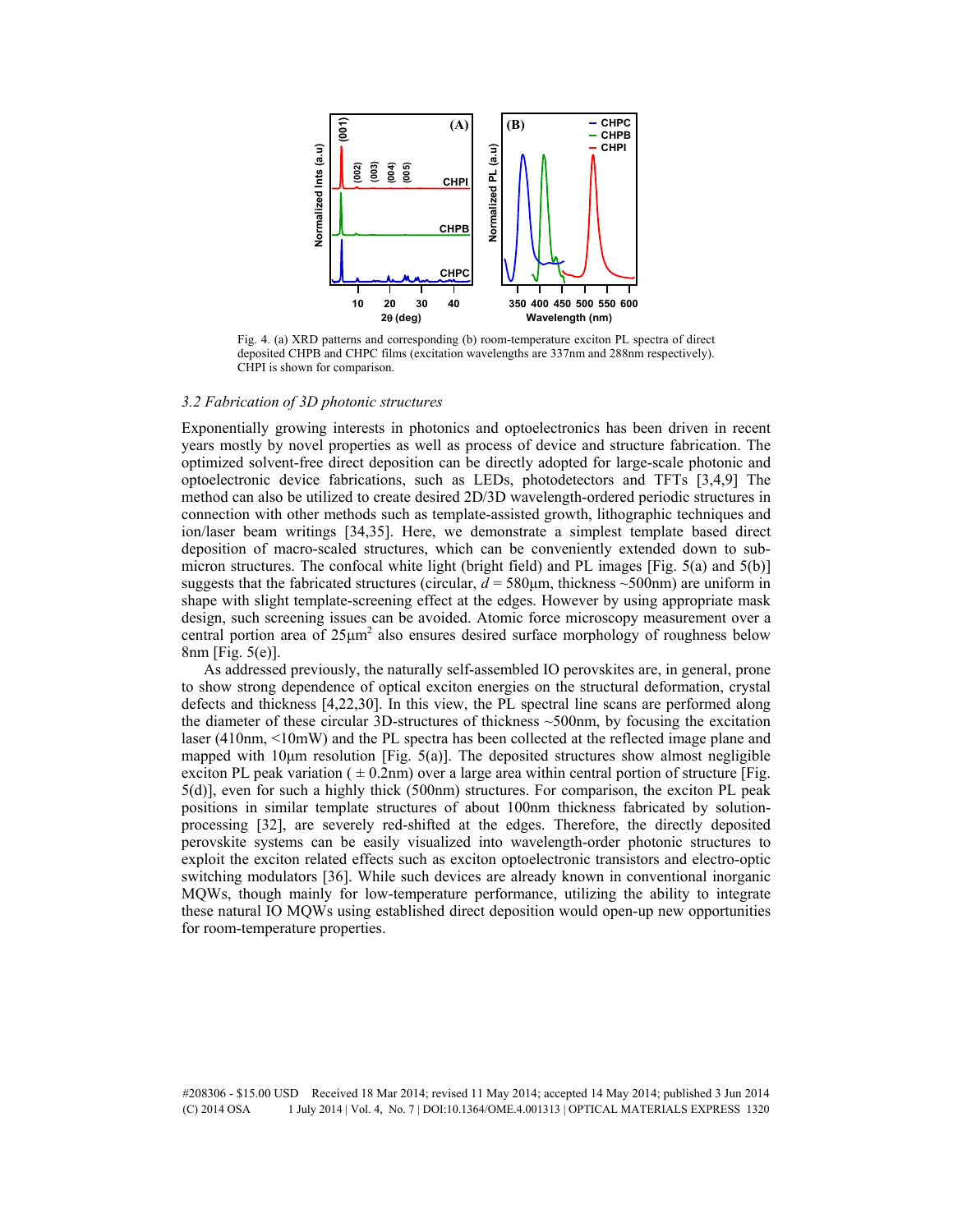

Fig. 5. Confocal microscopic (A) white light (bright field) and (B) PL ( $\lambda_{ex} \sim 410$  nm, ALP filter>425nm) images of circular 3D structures of  $(\overline{C_6H_9C_2H_4NH_3})_2PbI_4$  (CHPI) IO perovskite. (C) Room-temperature exciton PL line scan spectral mapping along the diameter of the circular structures, using 410 nm laser excitation (inset shows the PL spectra obtained from the central portion of the structure). (D) PL peak position (λem~520nm) variation observed along one of the structure. (E) AFM surface roughness line scan over a length of 5μm.

## *3.3 Direct integration of IO perovskites into prototype photodetector configuration*

Another potential passive device property is the exciton carrier transport and the photocurrent response for photovoltaic applications [15–18,29]. Figure 6(a) shows the configuration of a photodetector, realized by depositing the 200nm thick IO perovskite film on patterned transparent conducting substrate (ITO) and depositing Al-metal contacts on the top of IO perovskite film.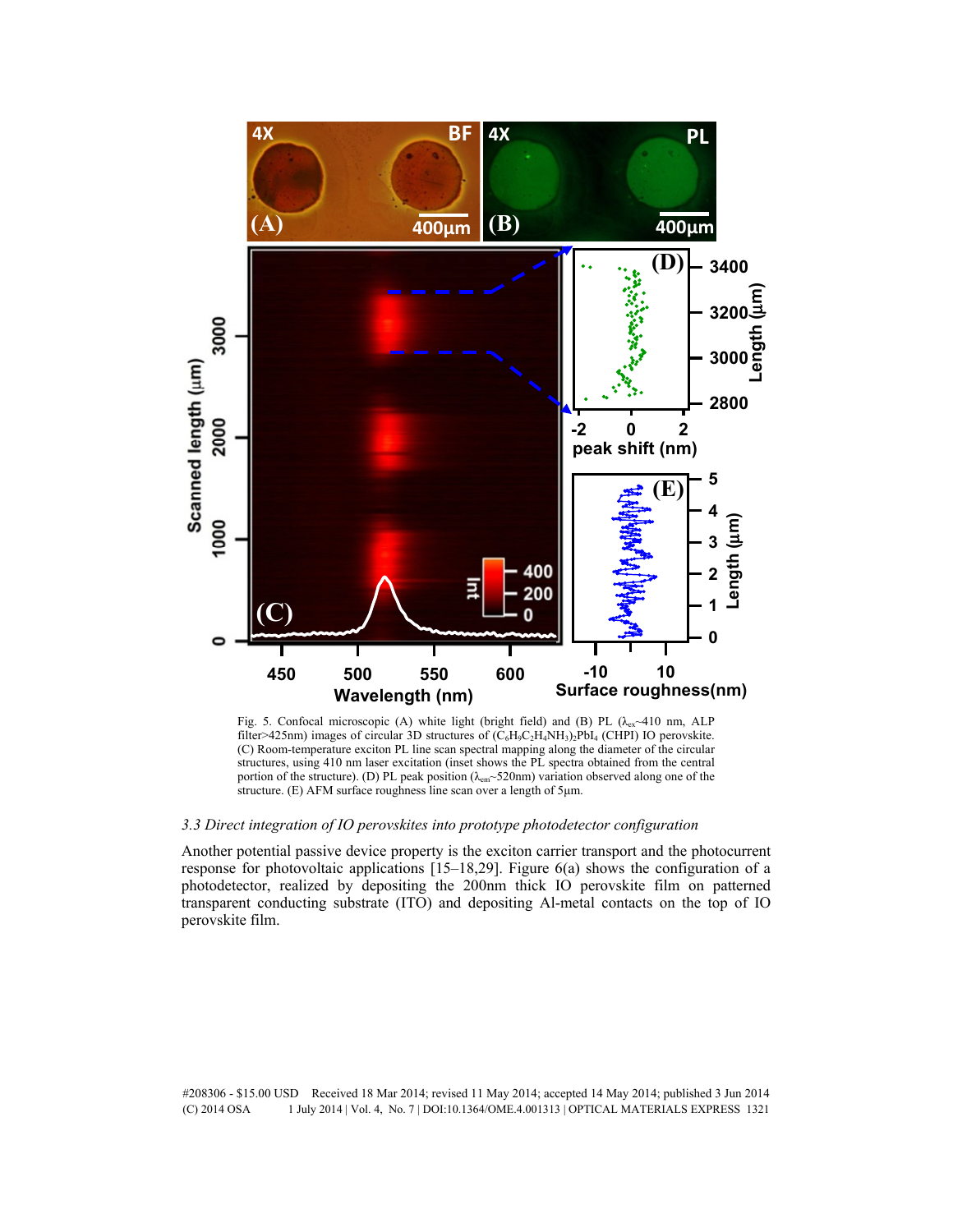

Fig. 6. (a) Schematic representation of photodetector configuration with  $(C_7H_{15}NH_3)_2PbI_4$ [C7PI] IO perovskite direct deposited film as active material layer. Room-temperature (b) ON-OFF photocurrent response characteristics recorded under 410nm illumination at 0V bias, (c) current-voltage characteristics under 410nm illumination and dark conditions and (d) photocurrent spectral response plot at 0V bias condition (optical absorption spectra of C7PI is also included for comparison).

The room-temperature photocurrent ON-OFF response has been recorded by illuminating perovskite film using 410nm wavelength from Xe-lamp source  $(\langle 8mW \rangle)$  [Fig. 6(b)]. The illumination wavelength is above the lowest optical band gap composed of inorganic component  $(PbI<sub>4</sub><sup>2</sup>)$ . The sharp photocurrent response upon the band-to-band excitation shows that the photo induced electron-hole pairs are efficiently generated and collected. It was recently reported [37], that the solution processed IO perovskite possesses long-range electron-hole diffusion lengths of at least 100 nm. Therefore such sharp photocurrent response can be attributed to large diffusion lengths, and further experiments are needed to optimize parameters such as charge-carrier diffusion lengths and charge-carrier life times, in order to utilize these IO perovskites into photovoltaic devices with enhanced power conversion efficiencies. The current-voltage characteristics show typical diode-like behavior with significant enhancement in the photo-carrier collections at higher bias voltages [Fig. 6(c)]. The broad spectral photocurrent (300-550nm) response closely follows the absorption spectral features [Fig. 6(d)]. As in the case of absorption, the photocurrent response also show two distinct regions of interest; a broad band-to-band transition at about 370nm and a sharp exciton feature at about 504nm. However to realize more realistic photovoltaic and photodetector applications from these directly deposited perovskites, further experiments (such as internal photocurrent and quantum efficiencies, robustness of device, careful selection/optimization of metal contacts etc.) are required to compare and correlate relative quantum efficiencies to that of existing solution-processed devices. It is worth pursuing for the large-scale device applications by directly utilizing the solid-state deposition techniques combined with other methods such as UV lithography and direct laser writing. Another advantage is the deposition onto uneven and 3D templated structures and easy integration with other material depositions (such as metal contacts and insulators) [32,36,37].